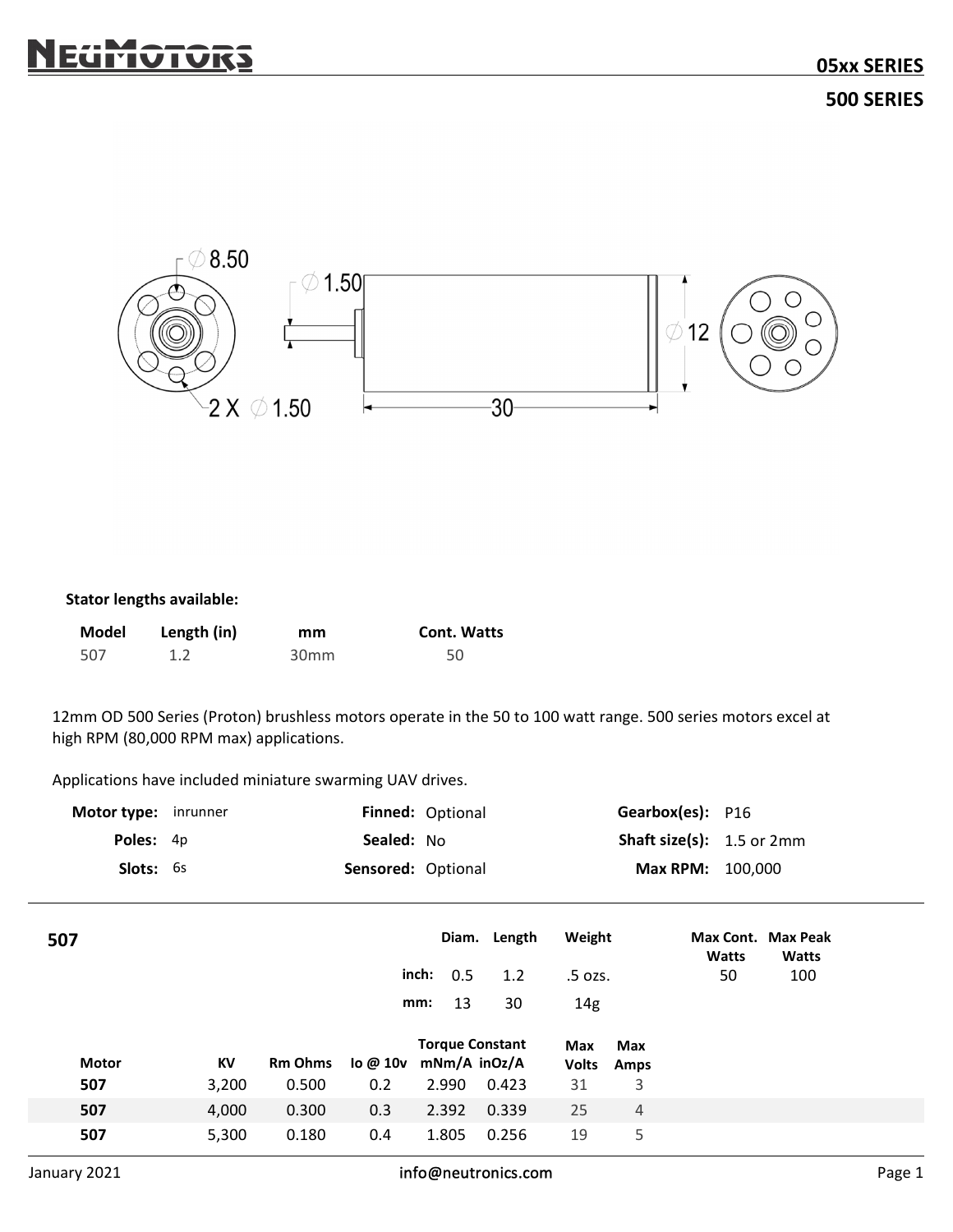|              | <u>IEGMOTORS</u> |                |          |                        |        |                |                  |                    | <b>05xx SERIES</b> |
|--------------|------------------|----------------|----------|------------------------|--------|----------------|------------------|--------------------|--------------------|
| 507          |                  |                |          | Diam.                  | Length | Weight         |                  | Max Cont. Max Peak |                    |
|              |                  |                |          |                        |        |                |                  | <b>Watts</b>       | <b>Watts</b>       |
|              |                  |                |          | inch:<br>0.5           | 1.2    | .5 ozs.        |                  | 50                 | 100                |
|              |                  |                |          | 13<br>mm:              | 30     | $14\mathrm{g}$ |                  |                    |                    |
|              |                  |                |          | <b>Torque Constant</b> |        | Max            | Max              |                    |                    |
| <b>Motor</b> | KV               | <b>Rm Ohms</b> | lo @ 10v | mNm/A inOz/A           |        | <b>Volts</b>   | Amps             |                    |                    |
| 507          | 7,300            | 0.099          | 0.7      | 1.311                  | 0.186  | 14             | $\boldsymbol{7}$ |                    |                    |
| 507          | 8,300            | 0.090          | 0.8      | 1.153                  | 0.163  | 12             | $\,8\,$          |                    |                    |
| 507          | 11,000           | 0.050          | 1.4      | 0.870                  | 0.123  | $\mathsf 9$    | 11               |                    |                    |